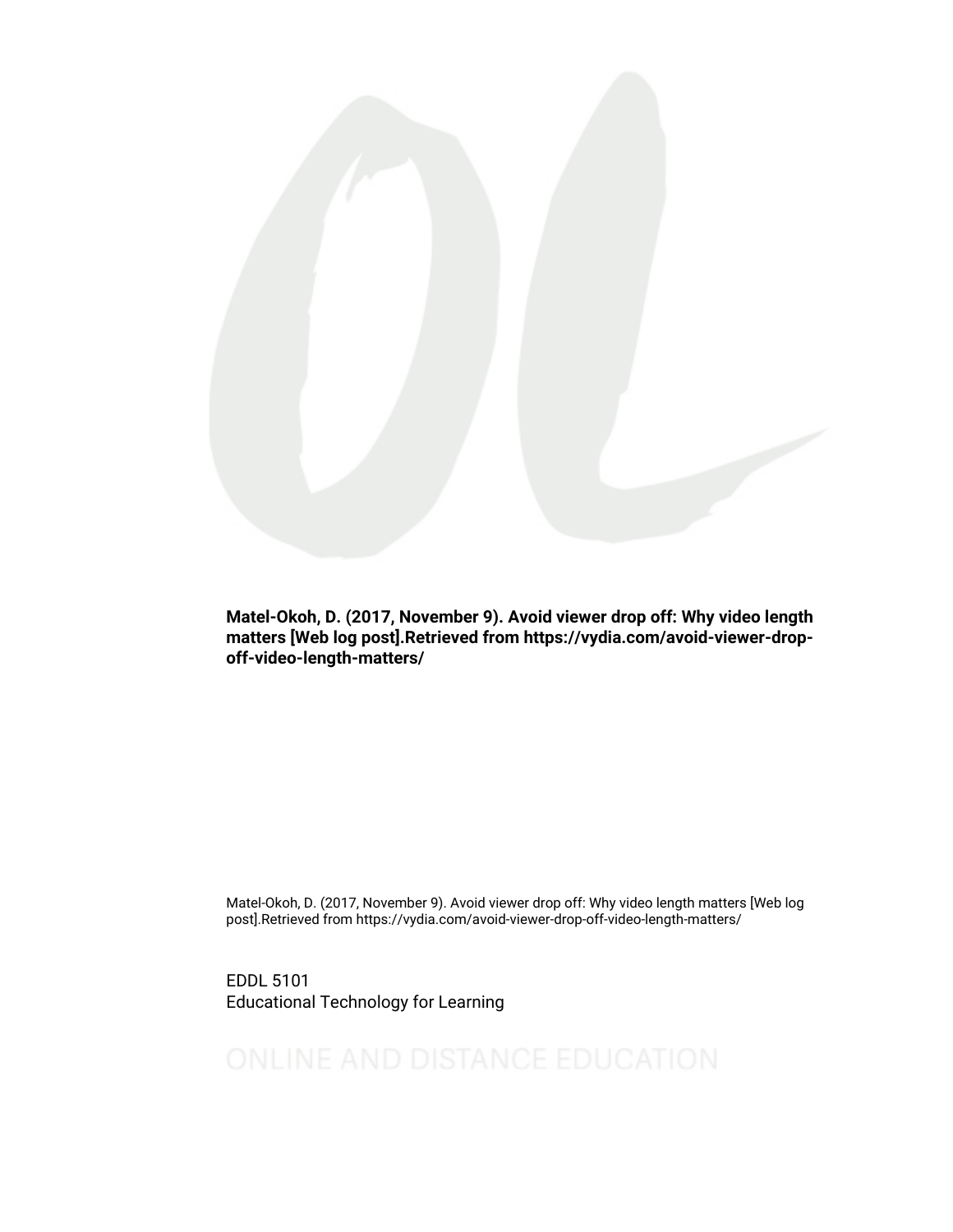

# **AVOID VIEWER DROP OFF: WHY VIDEO LENGTH MATTERS**

Posted on 11/09/2017 by Daniel Matel-Okoh



Video length can be the difference between 1,000 views and 100,000 views. You may have created high quality

and interesting content, but if your video is too long, viewers might bounce before even pressing play. Attention spans vary from platform to platform, so specific social media outlet and type of video you are creating will need to be taken into consideration when determining the optimal length for your content. Is it too long? Too short? Just right? We've broken down the ideal video length for each platform to help you avoid viewer drop off and keep your viewers engaged.

# Why Video Length Matters

Gaining someone's attention and holding it an extended period of time is harder than it's ever been. As more social media platforms begin to shift their strategy and adjust their algorithms to highlight video, there is more video content than users know what to do with. In addition to cutting through the noise, attention spans have also suffered over the years. Since 2000, the year in which mobile use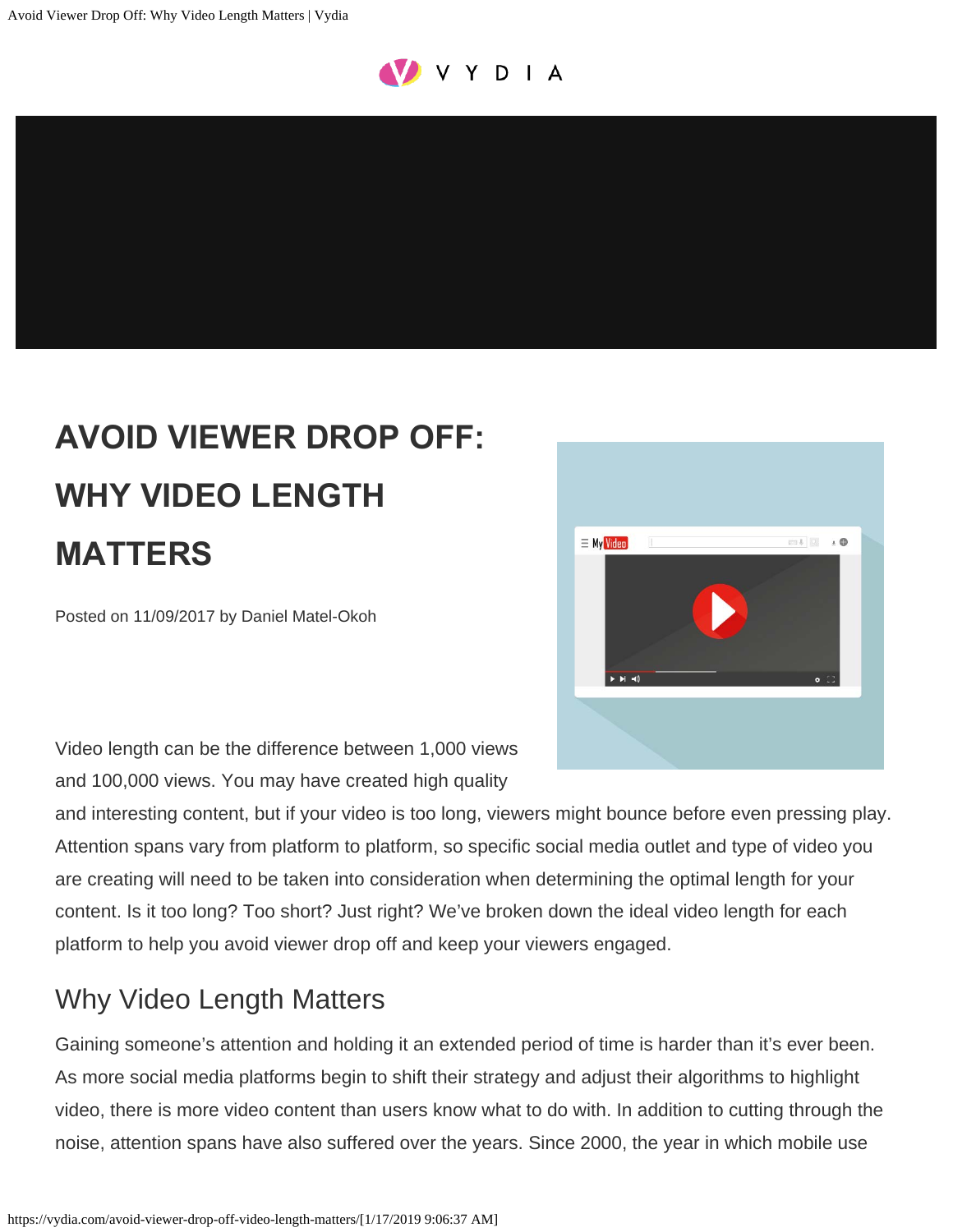began skyrocketing, [the average attention span has dropped from 12 seconds to 8 seconds](https://blog.bufferapp.com/social-media-video-marketing-statistics#3). In fact, studies now claim that the averag[e human attention span is shorter than a goldfish \(9 seconds\)](http://time.com/3858309/attention-spans-goldfish/). Leveraging this information is important because you want to produce content to not only capture an audience's attention but keep them engaged as long as possible.

# Ideal Video Length For Each Platform

A common pitfall that many creators fall into is posting the same length video across all of their social media channels. Although there are many benefits of cross-promoting, each platform offers users a different viewing experience, so you must cater the length of your content to fit their specific needs.

#### Instagram

For Instagram, videos that received the most engagement were on average [30 seconds long](https://blog.hubspot.com/marketing/how-long-should-a-video-be-on-native-video-platforms). Instagram is a very visual platform and likes to keep things short which is why it caps all video content at 60 seconds. In fact, our brains process visuals 60,000 times faster than text, so users tend to scroll through their feed on Instagram faster than any other platform. Expect a sharp drop in engagement every second longer your video runs past the 30 second mark.

- TIP: If your videos are longer than 30 seconds, consider creating a brief "trailer" to post to your feed. Include a call-to-call within the video itself or the description prompting users to click the link description to watch the full video..
- **TIP:** Time-lapse and videos that consistently loop back and forth such as Boomerang videos are very popular on Instagram, so try experimenting with those.

### **Twitter**

Videos can be extremely effective on Twitter and are [6x more likely to be retweeted than photos and](https://medium.com/@CarolForden/how-video-can-raise-customer-engagement-and-revenue-744493902a6f) [3x more likely than gifs.](https://medium.com/@CarolForden/how-video-can-raise-customer-engagement-and-revenue-744493902a6f) A study done by Blog Spot determined the ideal video length for Twitter [to be](https://blog.hubspot.com/marketing/how-long-should-a-video-be-on-native-video-platforms) [45 seconds.](https://blog.hubspot.com/marketing/how-long-should-a-video-be-on-native-video-platforms) Just like Instagram, users are accustomed to processing content that is short and quick to the point. Your videos should be constructed with this in mind.

- **TIP:** The videos on Twitter that saw the most success were problem solving videos. In fact, [48%](https://www.clickz.com/nine-stats-about-twitter-video-ads-and-why-we-cannot-ignore-them/106660/) [of videos that were watched from start to finish presented a problem at the start and solved it by](https://www.clickz.com/nine-stats-about-twitter-video-ads-and-why-we-cannot-ignore-them/106660/) [video end.](https://www.clickz.com/nine-stats-about-twitter-video-ads-and-why-we-cannot-ignore-them/106660/)
- **TIP:** Videos with text are [11% more likely to be viewed. They also generate 28% higher](https://blog.twitter.com/en-gb/2017/how-to-create-video-with-thumb-stopping-power-on-twitter) [completion rates](https://blog.twitter.com/en-gb/2017/how-to-create-video-with-thumb-stopping-power-on-twitter) than those without them.

## Facebook

Facebook continues to be a great platform for video with over [8 billion videos being watched daily](http://www.rendrfx.com/video-marketing-statistics). Unlike Instagram and Twitter, Facebook offers creators a platform where viewers are willing to watch